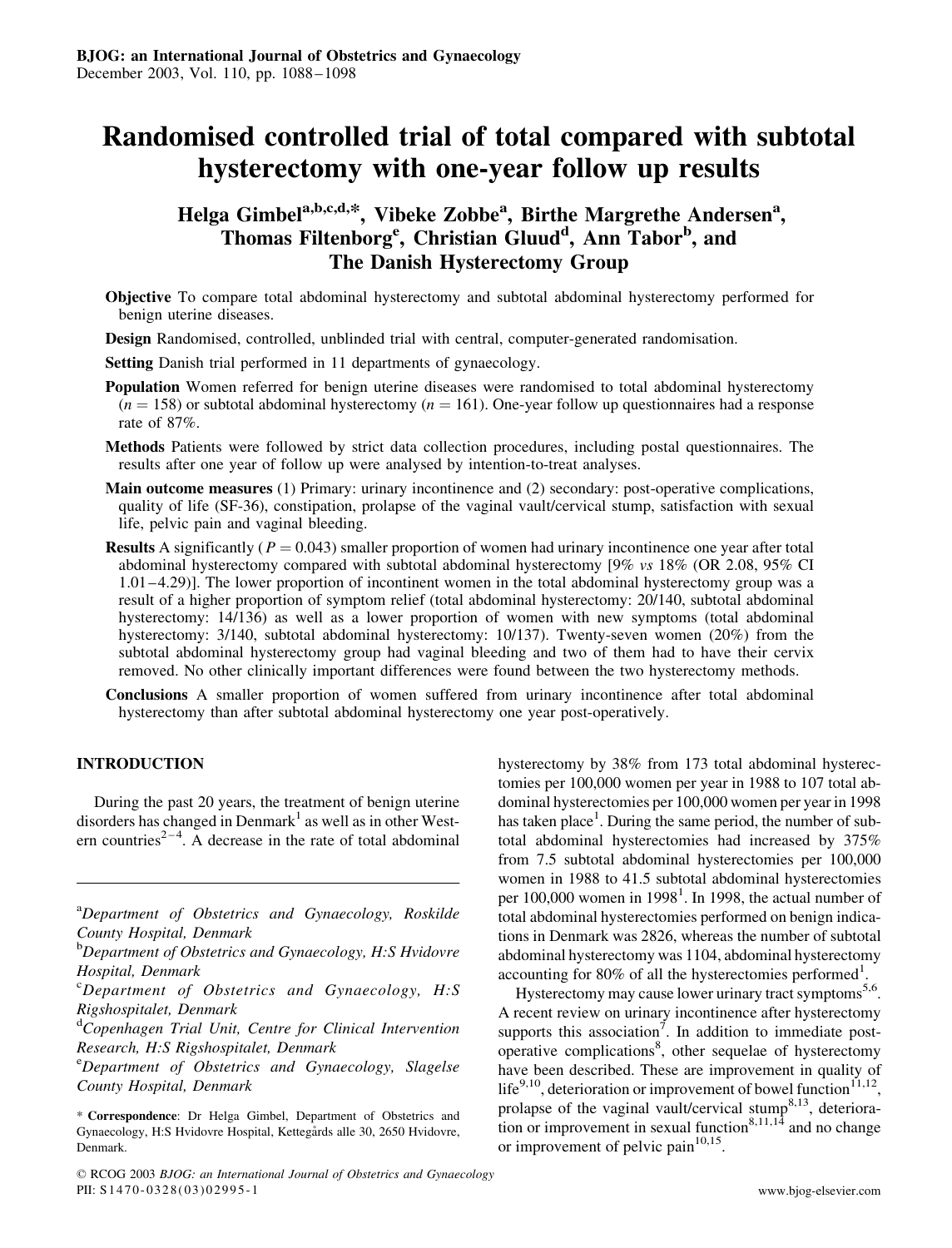Total abdominal hysterectomy and subtotal abdominal hysterectomy have been compared in observational studies $8,14,16$ . Despite the superiority of the randomised clinical trial in the evaluation of the treatment effects<sup>17</sup>, only two randomised clinical trials have been published $11,18$ . The small size of both randomised clinical trials makes the conclusions questionable. Therefore, we performed a randomised clinical trial of total abdominal hysterectomy versus subtotal abdominal hysterectomy considering urinary incontinence, post-operative complications, quality of life, constipation, prolapse of the vaginal top/cervical stump, satisfaction with sexual life and pelvic pain as outcome measures. Vaginal bleeding after subtotal abdominal hysterectomy was also evaluated.

#### METHODS

All the 33 departments of obstetrics and gynaecology in Denmark were invited to participate in the trial. From April 15, 1996 until June 30, 2000 eleven departments contributed randomised patients to the trial. Five were situated in Copenhagen and six in the province. Not all of the departments were actively recruiting patients during the whole period.

Women were eligible for the trial if they were going to have a hysterectomy for benign diseases of the uterus unless they were formally ineligible (Fig. 1). In some centres, the physician who met the patient in the outpatient clinic enrolled and randomised the patient, while in others, this procedure was undertaken by the local project representative. Informed consent was obtained either in the outpatient clinic at the time of referral or at admission on the day before the operation.

Informed consent was obtained from those who accepted participation in the trial and they were centrally randomised. Information regarding the woman's identity (number in The Central Registry of Persons), expected status of the ovaries after the operation (preserved, removed or unknown) and the centre concerned was transferred via a press-button, voice response telephone system. Restricted, computer-generated block randomisation (1:1, individualbased) was employed within strata defined by cross tabulating clinical centres against the three clinical groups (i.e. the status of the ovaries). Within each stratum, block sizes of 2, 4 and 6 occurred in random order. Randomisation identified one of the two interventions: total abdominal hysterectomy or subtotal abdominal hysterectomy.

The randomisation office was central and located outside the participating centres. Details of the generation and the generated randomisation were concealed from the Steering Committee as well as the participating centres until after the recruitment period ended.

Each operation was carried out using the clamp–cut– ligate method<sup>19</sup>, polyglycolic sutures and antibiotic prophylaxis. No detailed instructions were given to the surgeon about the operation procedures apart from the instruction to electrocoagulate the cervical canal after removing the uterus in the subtotal abdominal hysterectomy.

The surgeons, patients and Steering Committee were not blinded to the treatment.

Information about the gynaecologic examination was collected via a case record form filled out by the gynaecologists. Baseline information about deliveries, abortions, former diseases, admissions, operations, medication, tobacco and alcohol consumption, education and occupation was obtained by a questionnaire completed by the patient before the operation pre-operatively.

Urinary incontinence was prespecified as the primary outcome measure. The secondary outcome measures were: post-operative complications, quality of life, constipation, prolapse of the cervical stump/vaginal vault, sexual function, pelvic pain after both hysterectomy methods and vaginal bleeding after subtotal abdominal hysterectomy. All outcome measures were obtained through the validated, self-administered, postal questionnaire consisting of 67 questions<sup>20</sup>, which was filled out at entry and 2, 6, 12 months post-operatively. The SF-36 questionnaire (physical and mental components $)^{21}$  was used as a generic quality of life measure. An English translation of the entire questionnaire can be studied at http://www.gyncph.suite. dk/praes/gimbel/gi.htm.

Information on post-operative complications was obtained from case records filled out by the gynaecologists and from the self-administered postal questionnaires. Information about re-hospitalisation was checked via a central data registry of admissions and patient records requested from the department concerned.

The analyses of the outcome measures were prespecified.

The significance level for the primary outcome measure, urinary incontinence, was set at  $P = 0.05$ . The significance level for the secondary outcome measures, post-operative complications, quality of life, constipation, prolapse of the vaginal vault/cervix uteri, satisfaction with sexual life and pelvic pain was  $P = 0.0073$ . These levels of significance were calculated to take the problem of multiple tests into consideration. The outcome measurements were analysed by intention to treat and per protocol. The perprotocol analyses excluded patients for whom the operation method had been changed pre- or per-operatively. The conclusions were based on the regular intention-totreat analyses.

We defined urinary incontinence as a subjective complaint from which the woman suffered 'always' or 'often' (question 38 in the one-year follow up questionnaire). Subjective complaints of incontinence being present 'rare' and 'never' were defined as no incontinence. The outcome measure was analysed as  $+/-$  success with the operation. Operative success (incontinence 'rare' or 'never') was attributed to scores obtained directly from the questionnaires. We performed four intention-to-treat analyses of the primary outcome. 'Regular' intention to treat was based on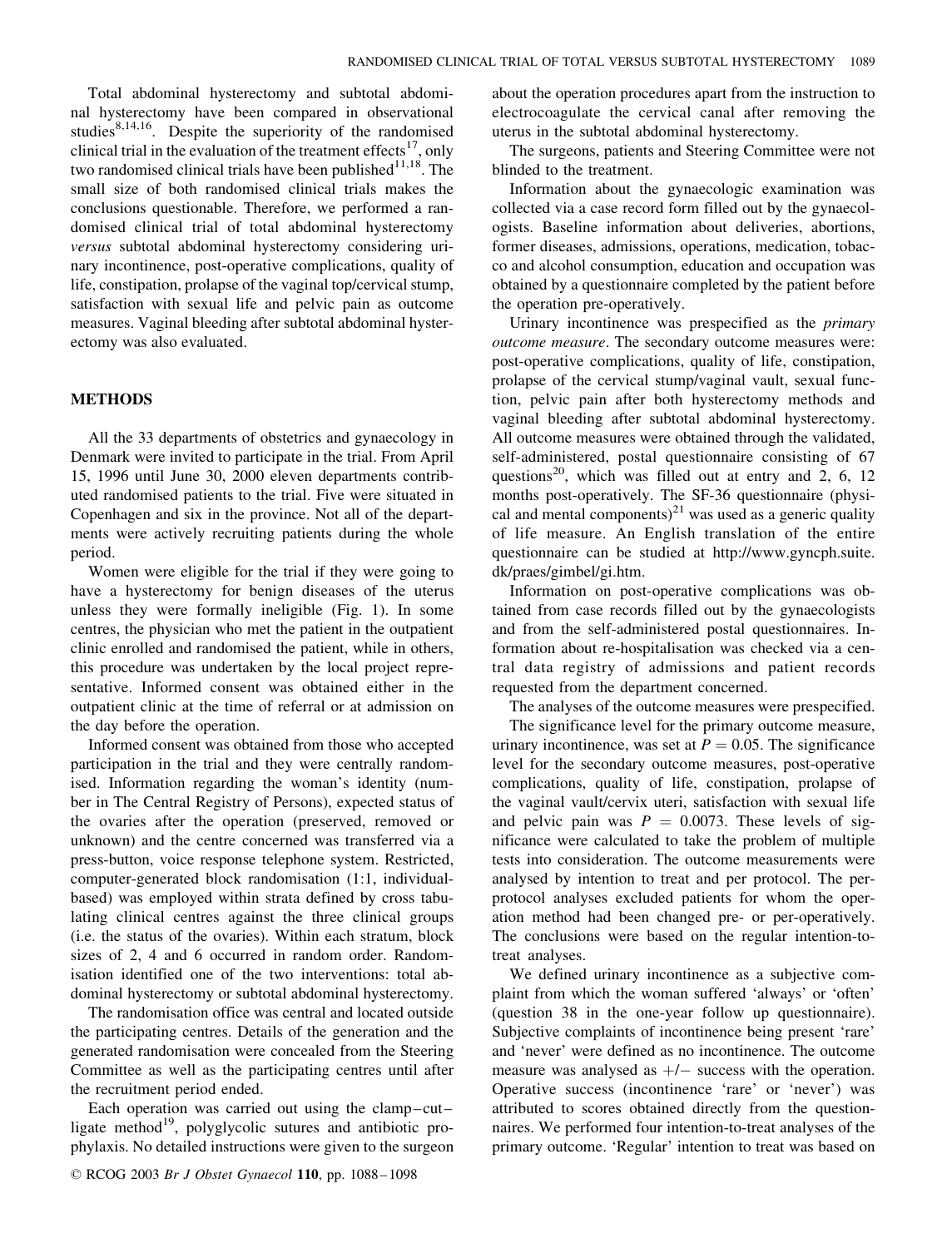

Fig. 1. Flow of participants through each stage of the trial to one-year follow up. (Number of women). Exclusion by 'Other reasons' comprised cases of extreme obesity or refusal of blood transfusion (including Jehovah's Witness), and cases in which another operation than hysterectomy was originally planned. The intention-to-treat analysis mentioned is 'regular' intention to treat. \*Four women from the total abdominal hysterectomy group and eight women from the subtotal abdominal hysterectomy group had protocol violations but were also lost to follow up. They are categorised as 'lost to follow up'. From the total abdominal hysterectomy group, they were not hysterectomised because of no diseases of the uterus (an ovarian cyst misinterpreted as a fibroid)  $(n = 1)$  and had changed the operation method because of 'patient's choice'  $(n = 3)$ . From the subtotal abdominal hysterectomy group, they were not hysterectomised because of extensive adhesions  $(n = 1)$ , and had changed the operation method because of 'operation problems'  $(n = 1)$  and 'patient's choice'  $(n = 6)$ . \*\*The subtotal abdominal hysterectomy group of women with 'operation problems' could be subdivided into three groups. Pre-operative problems: one woman had human papilloma virus in pre-operative smear and had to have the operation method changed. Per-operative problems: four women. Post-operative problems: two women had to have their cervical stump removed because of unacceptable vaginal bleeding after the operation.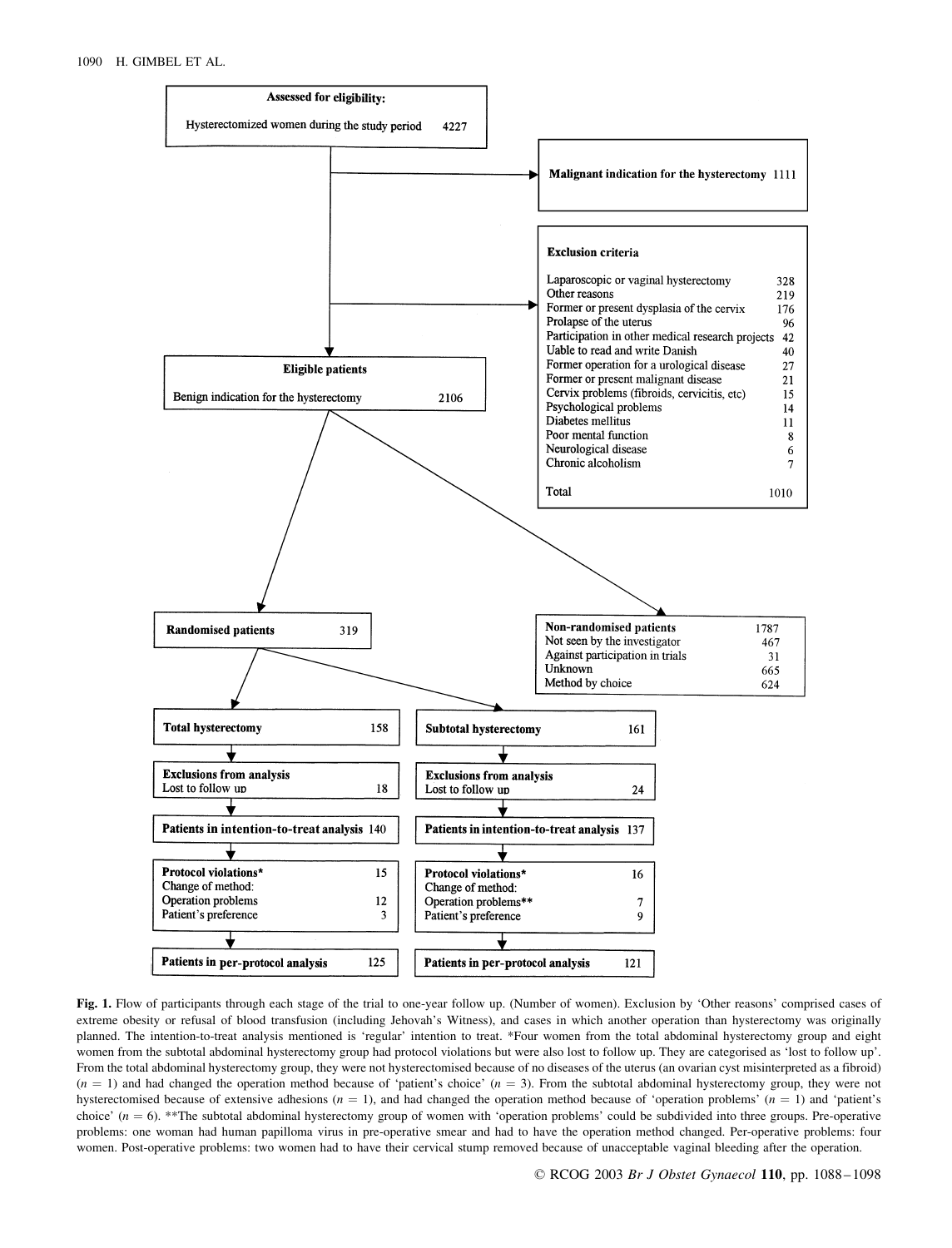outcome data only for those patients whose results were known. 'Best case scenario' intention to treat considered all randomised patients and estimated dropouts as having no urinary incontinence. 'Worst case scenario' intention to treat considered all randomised patients and estimated dropouts as having urinary incontinence. 'Carry forward' intention to treat considered the last registered information on urinary incontinence among those dropping out as being the result at 12 months. The conclusions were based on the 'regular' intention-to-treat analysis. The comparisons of the two hysterectomy methods were undertaken using the  $\chi^2$ test.

Post-operative complications were categorised into four severity classes by two independent gynaecologists: (1) serious adverse event (causing death, being life threatening, causing hospitalisation or prolonging present hospitalisation, causing lifelong or significant reduction regarding function/invalidity), (2) severe, non-serious adverse event (intolerable symptoms having significant effect on the patients daily activities), (3) moderate, non-serious adverse event (tolerable symptoms having a moderate effect on the patients daily activities) or (4) mild, non-serious adverse event (transient symptoms having no influence on the patients daily activities).

The result of the categorisation was analysed as all adverse events versus none using the  $\chi^2$  test.

Regarding quality of life, the answers were scored according to the specifications $^{21}$ . The results of the scores were analysed using Wilcoxon's test corrected for ties.

Comparisons of the two hysterectomy methods were also undertaken using the  $\chi^2$  tests for the analyses of constipation, prolapse of the vaginal vault/cervix uteri, satisfaction with sexual life and pelvic pain.

The statistician performing the analyses was blinded to the allocation.

Calculation of the sample size was based on information on the prevalence of the primary outcome (urinary incontinence) among hysterectomised women—approximately  $23\%^{5,16}$ .

The calculation had a power of 0.80 to detect a significant difference of 5% (two-sided). We expected urinary incontinence in 23% of the total abdominal hysterectomy group and wanted to be able to detect a difference between the two operations of 15%. From these basic figures, a total of 320 patients were required, 160 in each study group. However, the inclusion was stopped July 1, 2000, when 319 out of 320 planned patients were included, because of very low recruitment during the previous half year and because we knew that recruitment would fall dramatically during the summer period.

The size of the sample was also expected to be able to detect a significant difference regarding categorised postoperative complications (incidence rate  $20-40\%^{10,22-24}$ ), sexual life (significant difference in an observational study among 212 total abdominal hysterectomy and subtotal abdominal hysterectomy women<sup>14</sup>) and prolapse (significant difference between 200 total abdominal hysterectomy and subtotal abdominal hysterectomy women<sup>25</sup>). Quality of



Fig. 2. Time dependent recruitment rate. The recruitment rate: the number of randomised trial patients is the numerator. The number of eligible patients is the denominator.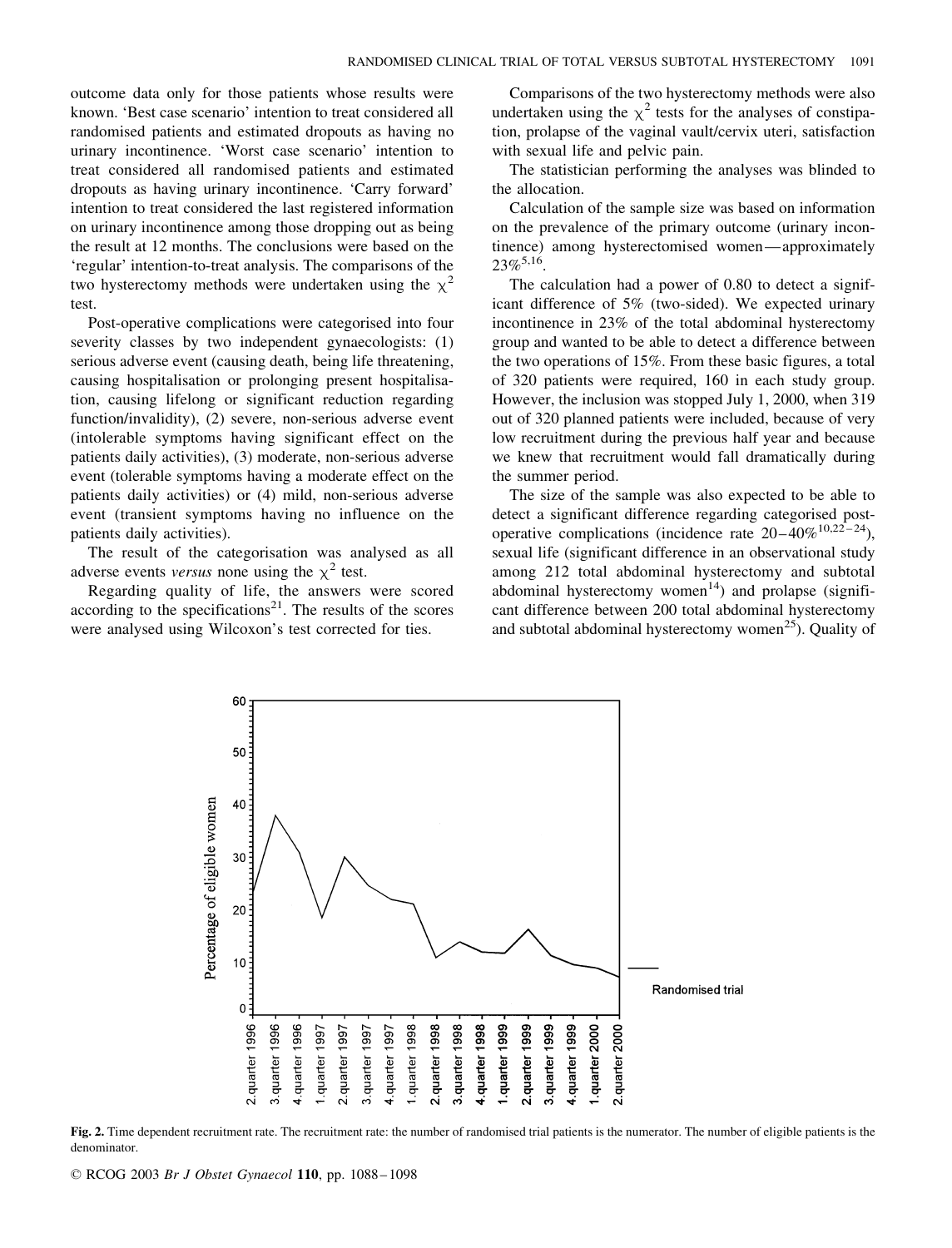life, constipation and pelvic pain had either divergent, inconclusive results or no results from previous studies.

An independent Data Monitoring and Safety Committee consisting of a medical doctor specialised in trials, a gynaecologist, and a statistician performed three interim analyses during the inclusion period. The prespecified stopping rules were based on the Peto–Haybittle rule<sup>26</sup>. The success of the hysterectomy concerning urinary incontinence was analysed as the main outcome and the categorised post-operative complications were also taken into consideration. The  $P$  values for stopping the trial were specified to be 0.001 for all the interim analyses.

The Data Monitoring and Safety Committee was blinded to the treatment allocation. Only a statistically significant difference between the two treatments would result in a break of the allocation concealment. The results of the analyses were only accessible to the Data Monitoring and Safety Committee, which reported the results of the analyses to favour a continuation of the trial or not. None of the interim analyses resulted in a discontinuation of the trial.

The local ethics committees of the participating centres and the Danish Data Protection Agency had accepted the design of the randomised clinical trial before recruitment of the patients was started.

## **RESULTS**

Although the mean recruitment rate was 15.1% (range of mean department recruitment rates: 7% to 24%), a large variation was found during the recruitment period (Fig. 2). The highest recruitment rate (38%) was found in the beginning and the lowest recruitment rate (7%) at the end of the inclusion period.

The response rate for the questionnaires at one-year follow up was 86.8%: 140 women from the total abdominal hysterectomy group and 136 from the subtotal abdominal hysterectomy group answered the questionnaires at entry and at 12 months follow up. Only these were included in the analyses. No difference was found regarding the experience of the surgeons performing the two operation methods.

The patients in the two intervention groups were similar regarding the baseline characteristics (Table 1).

At entry, a higher percentage of low quality-of-life scores was found in the subtotal abdominal hysterectomy group than in the total abdominal hysterectomy group in both physical and mental components.

A significantly lower proportion of women were incontinent after total abdominal hysterectomy than after subtotal abdominal hysterectomy ( $P = 0.043$ ) (Table 2). The results of 'best case scenario' intention to treat (total abdominal hysterectomy: 13, subtotal abdominal hysterectomy: 25,  $P = 0.044$ ), 'worst case scenario' intention to treat (total abdominal hysterectomy: 31, subtotal abdominal hysterectomy: 49,  $P = 0.026$ ), 'carry forward' intention to treat (total abdominal hysterectomy: 16, subtotal abdominal hysterectomy: 27,  $P = 0.082$ ) and per-protocol analyses (total abdominal hysterectomy: 10, subtotal abdominal hysterectomy: 23,  $P = 0.011$ ) supported this finding. However, the results of the 'carry forward' intention to treat was not significant. The lower proportion of incontinent women after total abdominal hysterectomy was a result of a higher proportion of symptom relief (total abdominal hysterectomy: 20/140, subtotal abdominal hysterectomy: 14/136) as well as a lower proportion of women with new symptoms (total abdominal hysterectomy: 3/140, subtotal abdominal hysterectomy: 10/136).

Table 1. Baseline demographics and other characteristics of the patients distributed on hysterectomy methods. The values are expressed in  $n$  (%), mean [SD] and mean (range).  $% =$  The number of patients in the group is the numerator while the total number of patients having a total abdominal hysterectomy or a subtotal abdominal hysterectomy is the denominator.

| Hysterectomy method                     | hysterectomy<br>$(n = 140)$ | Total abdominal Subtotal abdominal<br>hysterectomy<br>$(n = 136)$ |
|-----------------------------------------|-----------------------------|-------------------------------------------------------------------|
| Age (years)                             | 47.6 [15.1]                 | 46.6 [6.4]                                                        |
| No. of deliveries                       | $1.7(0-4)$                  | $1.8(0-5)$                                                        |
| <b>Indication for hysterectomy</b>      |                             |                                                                   |
| Fibroids                                | 90 (57)                     | 93 (58)                                                           |
| Dysfunctional uterine bleeding          | 53 (38)                     | 52 (38)                                                           |
| Dysmenorrhoea                           | 6(4)                        | 6(4)                                                              |
| Pelvic pain                             | 5(3)                        | 8(5)                                                              |
| Endometriosis                           | 1(1)                        | 0(0)                                                              |
| Other                                   | 2(1)                        | 1(1)                                                              |
| Smoking $>$ 5 cigarettes per day        | 56 (35)                     | 47 (29)                                                           |
| <b>Alcohol</b> consumption              | 13 (8)                      | 15(9)                                                             |
| >14 units alcohol per week              |                             |                                                                   |
| Body mass index $>25$ kg/m <sup>2</sup> | 66 (42)                     | 76 (47)                                                           |
| <b>Education</b>                        |                             |                                                                   |
| Going to school                         | 2(1)                        | 3(2)                                                              |
| 7 years of schooling                    | 11(7)                       | 18 (12)                                                           |
| $8-9$ years of schooling                | 30(20)                      | 27 (18)                                                           |
| 10 years of schooling                   | 68 (44)                     | 57 (37)                                                           |
| High school certificate                 | 34 (22)                     | 38 (25)                                                           |
| Other (foreign school)                  | 9(6)                        | 19(6)                                                             |
| <b>Vocational training</b>              | 114 (76)                    | 114 (76)                                                          |
| Occupation                              |                             |                                                                   |
| Salaried employee group I               | 7(5)                        | 11 $(7)$                                                          |
| Salaried employee group II              | 36(25)                      | 42 (29)                                                           |
| Salaried employee group III             | 65 (44)                     | 55 (37)                                                           |
| Skilled worker                          | 2(1)                        | 1(1)                                                              |
| Unskilled worker                        | 21 (14)                     | 19 (13)                                                           |
| Unemployed                              | 4(3)                        | 5(3)                                                              |
| Student                                 | 4(3)                        | 3(2)                                                              |
| Independent businesswoman               | 2(1)                        | 2(1)                                                              |
| Old-age pensioner                       | 1(1)                        | 3(2)                                                              |
| On job release scheme                   | 0(0)                        | 1(1)                                                              |
| Other pensioner                         | 3(2)                        | 2(1)                                                              |
| Housewife                               | 0(0)                        | 1(1)                                                              |
| Assistant wife                          | 1(1)                        | 1(1)                                                              |
| Sick leave, rehabilitation              | 0(0)                        | 1(1)                                                              |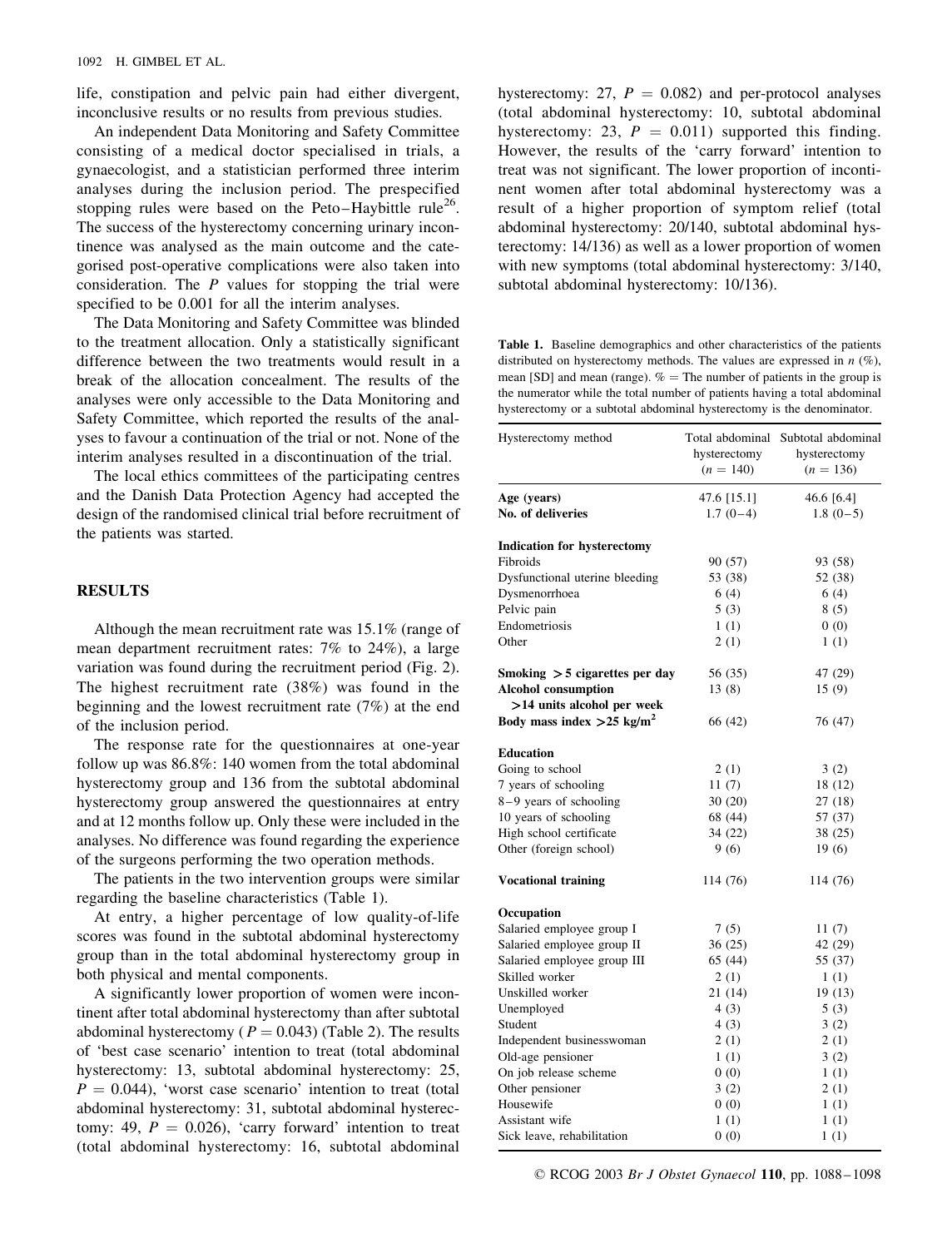No other significant differences between the two hysterectomy methods were found regarding the outcomes at oneyear follow up (Table 2).

Subtotal abdominal hysterectomy had a shorter operation time and less per-operative bleeding than total abdominal hysterectomy [median operation time was 70 minutes (range: 34–165 minutes) for the subtotal abdominal hysterectomy group and 85 minutes (range: 35–255 minutes) for the total abdominal hysterectomy group,  $P < 0.0001$ . The median per-operative bleeding was 250 mL (range: 10–2500 mL) for the subtotal abdominal hysterectomy group and 400 mL (range: 25–4500 mL) for the total abdominal hysterectomy group ( $P < 0.0001$ ).

The intention-to-treat analysis revealed that 64 (46%) women from the total abdominal hysterectomy group and 54 (40%) women from the subtotal abdominal hysterectomy group had a hysterectomy with complication (Table 3). Altogether 32 women, 16 from the total abdominal hysterectomy group and 16 from the subtotal abdominal hysterectomy group, had to be readmitted because of the complication, and one woman from the total abdominal hysterectomy group was admitted twice after the hysterectomy. Analyses of the post-operative complications grouped into four categories according to severity showed no significant differences between the two hysterectomy methods (Table 3). The per-protocol analysis of the categorised postoperative complications did not contradict this finding ( $P >$ 0.20). An insignificant trend was found concerning peroperative bleeding above 1000 mL, post-operative bleeding and intra-abdominal abscesses/haematomas being detected more often in the total abdominal hysterectomy group (Table 3). In the subtotal abdominal hysterectomy group, rupture of

Table 2. Main clinical outcomes distributed on hysterectomy method at study entry and one year post-operatively. Intention-to-treat analyses. Values are expressed as  $n$  (%) or mean [SD].

| Outcome                       | Total abdominal hysterectomy<br>$(n = 140)$ | Subtotal abdominal hysterectomy<br>$(n = 136)$ | Odds ratio | 95% confidence<br>intervals | Significance test <sup>*</sup> ( $P$ ) |
|-------------------------------|---------------------------------------------|------------------------------------------------|------------|-----------------------------|----------------------------------------|
| <b>Urinary incontinence</b>   |                                             |                                                |            |                             |                                        |
| $0$ month                     | 30(21)                                      | 28(21)                                         |            |                             |                                        |
| 12 months                     | 13(9)                                       | 24(18)                                         | 2.08       | $1.01 - 4.29$               | 0.043                                  |
| <b>Quality of life</b>        |                                             |                                                |            |                             |                                        |
| Physical score                |                                             |                                                |            |                             |                                        |
| 0 month                       | 48.58 [9.04]                                | 47.77 [8.69]                                   |            |                             |                                        |
| 12 months                     | 53.78 [8.81]                                | 52.92 [8.81]                                   |            |                             | $0.09**$                               |
| Mental score                  |                                             |                                                |            |                             |                                        |
| 0 month                       | 49.67 [9.45]                                | 48.76 [10.71]                                  |            |                             |                                        |
| 12 months                     | 53.78 [7.73]                                | 53.03 [8.74]                                   |            |                             | $0.75**$                               |
| Constipation                  |                                             |                                                |            |                             |                                        |
| 0 month                       | 26(19)                                      | 30(22)                                         |            |                             |                                        |
| 12 months                     | 25(18)                                      | 27(20)                                         | 1.13       | $0.62 - 2.07$               | 0.69                                   |
|                               | Prolapse of the vaginal top/cervical stump  |                                                |            |                             |                                        |
| $0$ month                     | 0(0)                                        | 0(0)                                           |            |                             |                                        |
| 12 months                     | 0(0)                                        | 3(2)                                           | 0.14       | $0.01 - 2.67$               | $0.12***$                              |
| Satisfaction with sexual life |                                             |                                                |            |                             |                                        |
| $0$ month                     | 95 (68)                                     | 87 (64)                                        |            |                             |                                        |
| 12 months                     | 95 (68)                                     | 85(63)                                         | 0.60       | $0.31 - 1.16$               | 0.13                                   |
| Pelvic pain                   |                                             |                                                |            |                             |                                        |
| 0 month                       | 109(78)                                     | 103(76)                                        |            |                             |                                        |
| 12 months                     | 32(23)                                      | 31(23)                                         | 1.01       | $0.57 - 1.78$               | 0.98                                   |
| <b>Vaginal bleeding</b>       |                                             |                                                |            |                             |                                        |
| $0$ month                     | 135 (96)                                    | 129 (95)                                       |            |                             |                                        |
| 12 months                     | 0(0)                                        | $27(20)$ ****                                  |            |                             |                                        |

 $\frac{k}{x}$   $\chi^2$  tests are performed for all outcomes except for quality of life, where a Wilcoxon test is performed, and prolapse of the vaginal top/cervical top, where

a Fisher's exact test is performed.

\*\* Wilcoxon's test.

\*\*\* Fisher's exact test as several frequencies were less than 10.

\*\*\*\* Thirty women (21.6%) of all the women who had a subtotal abdominal hysterectomy, whether randomised to the operation method or changed to the operation method later, had vaginal bleeding.

© RCOG 2003 *Br J Obstet Gynaecol* 110, pp. 1088–1098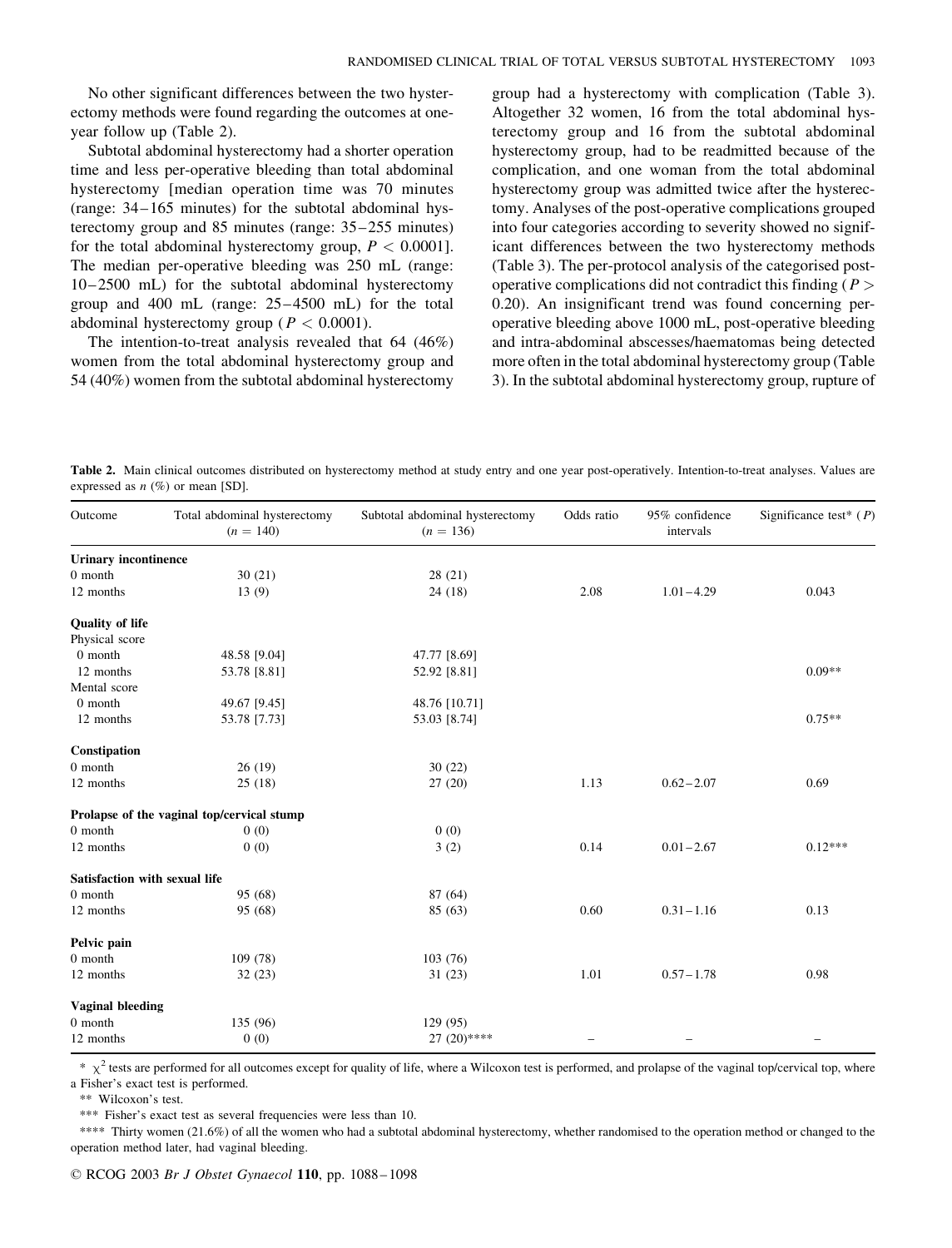#### 1094 H. GIMBEL ET AL.

|  |  |  |  |  |  |  |  | <b>Table 3.</b> Per- and post-operative complications distributed on hysterectomy method. |  |
|--|--|--|--|--|--|--|--|-------------------------------------------------------------------------------------------|--|
|--|--|--|--|--|--|--|--|-------------------------------------------------------------------------------------------|--|

| 1.02<br>$0.55 - 1.88$<br>0.95<br>64 (46)<br>54 (40)<br>Serious adverse events<br>22(16)<br>21(15)<br>Intra-abdominal haematoma/abscess<br>7<br>$\boldsymbol{0}$<br>$\mathbf{0}$<br>$\boldsymbol{2}$<br>$\overline{c}$<br>Abdominal pain<br>1<br>Per-operative blood loss<br>1<br>2<br>during the operation $>1000$ mL<br>Wound infection/haematoma<br>$\overline{c}$<br>4<br>$\overline{c}$<br>Lesion of the bladder<br>1<br>Removal of cervical stump<br>$\mathbf{0}$<br>2<br>$\mathbf{2}$<br>Post-operative bleeding<br>5<br>Hernia of the wound<br>$\mathbf{1}$<br>1<br>Rupture of the fascia<br>$\boldsymbol{0}$<br>3<br>$\overline{c}$<br>Rupture of the wound<br>$\boldsymbol{0}$<br>$\mathbf{0}$<br>Serious vasovagal attack<br>-1<br>Ileus<br>$\boldsymbol{0}$<br>1<br>Deep venous trombosis<br>$\mathbf{0}$<br>1<br>Depression*<br>$\mathbf{0}$<br>$\boldsymbol{0}$<br>Urinary retention*<br>1<br>Severe, non-serious adverse events<br>7(5)<br>8(6)<br>Intra-abdominal haematoma/abscess<br>$\mathbf{0}$<br>2<br>$\mathbf{0}$<br>1<br>$\overline{2}$<br>$\boldsymbol{0}$<br>Per-operative blood loss $>1000$ mL<br>$\boldsymbol{0}$<br>Urinary retention<br>1<br>Wound haematoma/infection<br>2<br>1<br>Post-operative bleeding<br>1<br>$\overline{0}$<br>Urinary tract infection during hospital stay<br>1<br>Candida vaginitis<br>$\overline{0}$<br>1<br>Depression<br>1<br>$\mathbf{1}$<br>Moderate, non-serious adverse events<br>19(14)<br>12(9)<br>Abdominal pain<br>1<br>1<br>Per-operative blood loss >1000 ml<br>3<br>8<br>Wound haematoma/infection<br>3<br>$\mathbf{1}$<br>3<br>Anaemia post-operatively<br>$\Omega$<br>Abdominal pain<br>3<br>$\overline{4}$<br>$\mathbf{2}$<br>Cicatricial pain<br>$\mathbf{1}$<br>$\mathbf{0}$<br>Cough after anaesthesia<br>1<br>Mild, non-serious adverse events<br>16(11)<br>13(10)<br>Intra-abdominal haematoma/infection<br>$\boldsymbol{0}$<br>1<br>$\mathbf{0}$<br>Abdominal pain<br>1<br>Per-operative blood loss >1000 mL<br>$\boldsymbol{0}$<br>Wound haematoma/infection<br>1<br>1<br>Urinary tract infection during hospital stay<br>4<br>Vaginal bleeding<br>$\overline{c}$<br>$\Omega$<br>Dysuria<br>1<br>From the wound<br>$\boldsymbol{0}$<br>Post-operative macroscopic haematuria<br>1<br>$\Omega$<br>5<br>2<br>0<br>$\mathbf{0}$<br>$\boldsymbol{0}$<br>1<br>$\mathbf{0}$<br>$\boldsymbol{0}$<br>1<br>Problems from cervix uteri<br>$\boldsymbol{0}$<br>1 | Complication                           | Total abdominal<br>hysterectomy, $n$ (%) | Subtotal abdominal<br>hysterectomy, $n$ (%) | Odds ratio | 95% confidence intervals | Significance test $(P)$ |
|--------------------------------------------------------------------------------------------------------------------------------------------------------------------------------------------------------------------------------------------------------------------------------------------------------------------------------------------------------------------------------------------------------------------------------------------------------------------------------------------------------------------------------------------------------------------------------------------------------------------------------------------------------------------------------------------------------------------------------------------------------------------------------------------------------------------------------------------------------------------------------------------------------------------------------------------------------------------------------------------------------------------------------------------------------------------------------------------------------------------------------------------------------------------------------------------------------------------------------------------------------------------------------------------------------------------------------------------------------------------------------------------------------------------------------------------------------------------------------------------------------------------------------------------------------------------------------------------------------------------------------------------------------------------------------------------------------------------------------------------------------------------------------------------------------------------------------------------------------------------------------------------------------------------------------------------------------------------------------------------------------------------------------------------------------------------------------------------------------------------------------------------------------------------------------------------------------------------------------------------------------------------------------------------------------------------------------------------------------------------------------------------------------------------------------------|----------------------------------------|------------------------------------------|---------------------------------------------|------------|--------------------------|-------------------------|
|                                                                                                                                                                                                                                                                                                                                                                                                                                                                                                                                                                                                                                                                                                                                                                                                                                                                                                                                                                                                                                                                                                                                                                                                                                                                                                                                                                                                                                                                                                                                                                                                                                                                                                                                                                                                                                                                                                                                                                                                                                                                                                                                                                                                                                                                                                                                                                                                                                      | All postoperative complications        |                                          |                                             |            |                          |                         |
|                                                                                                                                                                                                                                                                                                                                                                                                                                                                                                                                                                                                                                                                                                                                                                                                                                                                                                                                                                                                                                                                                                                                                                                                                                                                                                                                                                                                                                                                                                                                                                                                                                                                                                                                                                                                                                                                                                                                                                                                                                                                                                                                                                                                                                                                                                                                                                                                                                      |                                        |                                          |                                             |            |                          |                         |
|                                                                                                                                                                                                                                                                                                                                                                                                                                                                                                                                                                                                                                                                                                                                                                                                                                                                                                                                                                                                                                                                                                                                                                                                                                                                                                                                                                                                                                                                                                                                                                                                                                                                                                                                                                                                                                                                                                                                                                                                                                                                                                                                                                                                                                                                                                                                                                                                                                      |                                        |                                          |                                             |            |                          |                         |
|                                                                                                                                                                                                                                                                                                                                                                                                                                                                                                                                                                                                                                                                                                                                                                                                                                                                                                                                                                                                                                                                                                                                                                                                                                                                                                                                                                                                                                                                                                                                                                                                                                                                                                                                                                                                                                                                                                                                                                                                                                                                                                                                                                                                                                                                                                                                                                                                                                      | Temperature $>38^{\circ}$ C $> 2$ days |                                          |                                             |            |                          |                         |
|                                                                                                                                                                                                                                                                                                                                                                                                                                                                                                                                                                                                                                                                                                                                                                                                                                                                                                                                                                                                                                                                                                                                                                                                                                                                                                                                                                                                                                                                                                                                                                                                                                                                                                                                                                                                                                                                                                                                                                                                                                                                                                                                                                                                                                                                                                                                                                                                                                      |                                        |                                          |                                             |            |                          |                         |
|                                                                                                                                                                                                                                                                                                                                                                                                                                                                                                                                                                                                                                                                                                                                                                                                                                                                                                                                                                                                                                                                                                                                                                                                                                                                                                                                                                                                                                                                                                                                                                                                                                                                                                                                                                                                                                                                                                                                                                                                                                                                                                                                                                                                                                                                                                                                                                                                                                      |                                        |                                          |                                             |            |                          |                         |
|                                                                                                                                                                                                                                                                                                                                                                                                                                                                                                                                                                                                                                                                                                                                                                                                                                                                                                                                                                                                                                                                                                                                                                                                                                                                                                                                                                                                                                                                                                                                                                                                                                                                                                                                                                                                                                                                                                                                                                                                                                                                                                                                                                                                                                                                                                                                                                                                                                      |                                        |                                          |                                             |            |                          |                         |
|                                                                                                                                                                                                                                                                                                                                                                                                                                                                                                                                                                                                                                                                                                                                                                                                                                                                                                                                                                                                                                                                                                                                                                                                                                                                                                                                                                                                                                                                                                                                                                                                                                                                                                                                                                                                                                                                                                                                                                                                                                                                                                                                                                                                                                                                                                                                                                                                                                      |                                        |                                          |                                             |            |                          |                         |
|                                                                                                                                                                                                                                                                                                                                                                                                                                                                                                                                                                                                                                                                                                                                                                                                                                                                                                                                                                                                                                                                                                                                                                                                                                                                                                                                                                                                                                                                                                                                                                                                                                                                                                                                                                                                                                                                                                                                                                                                                                                                                                                                                                                                                                                                                                                                                                                                                                      |                                        |                                          |                                             |            |                          |                         |
|                                                                                                                                                                                                                                                                                                                                                                                                                                                                                                                                                                                                                                                                                                                                                                                                                                                                                                                                                                                                                                                                                                                                                                                                                                                                                                                                                                                                                                                                                                                                                                                                                                                                                                                                                                                                                                                                                                                                                                                                                                                                                                                                                                                                                                                                                                                                                                                                                                      |                                        |                                          |                                             |            |                          |                         |
|                                                                                                                                                                                                                                                                                                                                                                                                                                                                                                                                                                                                                                                                                                                                                                                                                                                                                                                                                                                                                                                                                                                                                                                                                                                                                                                                                                                                                                                                                                                                                                                                                                                                                                                                                                                                                                                                                                                                                                                                                                                                                                                                                                                                                                                                                                                                                                                                                                      |                                        |                                          |                                             |            |                          |                         |
|                                                                                                                                                                                                                                                                                                                                                                                                                                                                                                                                                                                                                                                                                                                                                                                                                                                                                                                                                                                                                                                                                                                                                                                                                                                                                                                                                                                                                                                                                                                                                                                                                                                                                                                                                                                                                                                                                                                                                                                                                                                                                                                                                                                                                                                                                                                                                                                                                                      |                                        |                                          |                                             |            |                          |                         |
|                                                                                                                                                                                                                                                                                                                                                                                                                                                                                                                                                                                                                                                                                                                                                                                                                                                                                                                                                                                                                                                                                                                                                                                                                                                                                                                                                                                                                                                                                                                                                                                                                                                                                                                                                                                                                                                                                                                                                                                                                                                                                                                                                                                                                                                                                                                                                                                                                                      |                                        |                                          |                                             |            |                          |                         |
|                                                                                                                                                                                                                                                                                                                                                                                                                                                                                                                                                                                                                                                                                                                                                                                                                                                                                                                                                                                                                                                                                                                                                                                                                                                                                                                                                                                                                                                                                                                                                                                                                                                                                                                                                                                                                                                                                                                                                                                                                                                                                                                                                                                                                                                                                                                                                                                                                                      |                                        |                                          |                                             |            |                          |                         |
|                                                                                                                                                                                                                                                                                                                                                                                                                                                                                                                                                                                                                                                                                                                                                                                                                                                                                                                                                                                                                                                                                                                                                                                                                                                                                                                                                                                                                                                                                                                                                                                                                                                                                                                                                                                                                                                                                                                                                                                                                                                                                                                                                                                                                                                                                                                                                                                                                                      |                                        |                                          |                                             |            |                          |                         |
|                                                                                                                                                                                                                                                                                                                                                                                                                                                                                                                                                                                                                                                                                                                                                                                                                                                                                                                                                                                                                                                                                                                                                                                                                                                                                                                                                                                                                                                                                                                                                                                                                                                                                                                                                                                                                                                                                                                                                                                                                                                                                                                                                                                                                                                                                                                                                                                                                                      |                                        |                                          |                                             |            |                          |                         |
|                                                                                                                                                                                                                                                                                                                                                                                                                                                                                                                                                                                                                                                                                                                                                                                                                                                                                                                                                                                                                                                                                                                                                                                                                                                                                                                                                                                                                                                                                                                                                                                                                                                                                                                                                                                                                                                                                                                                                                                                                                                                                                                                                                                                                                                                                                                                                                                                                                      |                                        |                                          |                                             |            |                          |                         |
|                                                                                                                                                                                                                                                                                                                                                                                                                                                                                                                                                                                                                                                                                                                                                                                                                                                                                                                                                                                                                                                                                                                                                                                                                                                                                                                                                                                                                                                                                                                                                                                                                                                                                                                                                                                                                                                                                                                                                                                                                                                                                                                                                                                                                                                                                                                                                                                                                                      |                                        |                                          |                                             |            |                          |                         |
|                                                                                                                                                                                                                                                                                                                                                                                                                                                                                                                                                                                                                                                                                                                                                                                                                                                                                                                                                                                                                                                                                                                                                                                                                                                                                                                                                                                                                                                                                                                                                                                                                                                                                                                                                                                                                                                                                                                                                                                                                                                                                                                                                                                                                                                                                                                                                                                                                                      |                                        |                                          |                                             |            |                          |                         |
|                                                                                                                                                                                                                                                                                                                                                                                                                                                                                                                                                                                                                                                                                                                                                                                                                                                                                                                                                                                                                                                                                                                                                                                                                                                                                                                                                                                                                                                                                                                                                                                                                                                                                                                                                                                                                                                                                                                                                                                                                                                                                                                                                                                                                                                                                                                                                                                                                                      |                                        |                                          |                                             |            |                          |                         |
|                                                                                                                                                                                                                                                                                                                                                                                                                                                                                                                                                                                                                                                                                                                                                                                                                                                                                                                                                                                                                                                                                                                                                                                                                                                                                                                                                                                                                                                                                                                                                                                                                                                                                                                                                                                                                                                                                                                                                                                                                                                                                                                                                                                                                                                                                                                                                                                                                                      |                                        |                                          |                                             |            |                          |                         |
|                                                                                                                                                                                                                                                                                                                                                                                                                                                                                                                                                                                                                                                                                                                                                                                                                                                                                                                                                                                                                                                                                                                                                                                                                                                                                                                                                                                                                                                                                                                                                                                                                                                                                                                                                                                                                                                                                                                                                                                                                                                                                                                                                                                                                                                                                                                                                                                                                                      |                                        |                                          |                                             |            |                          |                         |
|                                                                                                                                                                                                                                                                                                                                                                                                                                                                                                                                                                                                                                                                                                                                                                                                                                                                                                                                                                                                                                                                                                                                                                                                                                                                                                                                                                                                                                                                                                                                                                                                                                                                                                                                                                                                                                                                                                                                                                                                                                                                                                                                                                                                                                                                                                                                                                                                                                      | Temperature $>38^{\circ}$ C $> 2$ days |                                          |                                             |            |                          |                         |
|                                                                                                                                                                                                                                                                                                                                                                                                                                                                                                                                                                                                                                                                                                                                                                                                                                                                                                                                                                                                                                                                                                                                                                                                                                                                                                                                                                                                                                                                                                                                                                                                                                                                                                                                                                                                                                                                                                                                                                                                                                                                                                                                                                                                                                                                                                                                                                                                                                      |                                        |                                          |                                             |            |                          |                         |
|                                                                                                                                                                                                                                                                                                                                                                                                                                                                                                                                                                                                                                                                                                                                                                                                                                                                                                                                                                                                                                                                                                                                                                                                                                                                                                                                                                                                                                                                                                                                                                                                                                                                                                                                                                                                                                                                                                                                                                                                                                                                                                                                                                                                                                                                                                                                                                                                                                      |                                        |                                          |                                             |            |                          |                         |
|                                                                                                                                                                                                                                                                                                                                                                                                                                                                                                                                                                                                                                                                                                                                                                                                                                                                                                                                                                                                                                                                                                                                                                                                                                                                                                                                                                                                                                                                                                                                                                                                                                                                                                                                                                                                                                                                                                                                                                                                                                                                                                                                                                                                                                                                                                                                                                                                                                      |                                        |                                          |                                             |            |                          |                         |
|                                                                                                                                                                                                                                                                                                                                                                                                                                                                                                                                                                                                                                                                                                                                                                                                                                                                                                                                                                                                                                                                                                                                                                                                                                                                                                                                                                                                                                                                                                                                                                                                                                                                                                                                                                                                                                                                                                                                                                                                                                                                                                                                                                                                                                                                                                                                                                                                                                      |                                        |                                          |                                             |            |                          |                         |
|                                                                                                                                                                                                                                                                                                                                                                                                                                                                                                                                                                                                                                                                                                                                                                                                                                                                                                                                                                                                                                                                                                                                                                                                                                                                                                                                                                                                                                                                                                                                                                                                                                                                                                                                                                                                                                                                                                                                                                                                                                                                                                                                                                                                                                                                                                                                                                                                                                      |                                        |                                          |                                             |            |                          |                         |
|                                                                                                                                                                                                                                                                                                                                                                                                                                                                                                                                                                                                                                                                                                                                                                                                                                                                                                                                                                                                                                                                                                                                                                                                                                                                                                                                                                                                                                                                                                                                                                                                                                                                                                                                                                                                                                                                                                                                                                                                                                                                                                                                                                                                                                                                                                                                                                                                                                      |                                        |                                          |                                             |            |                          |                         |
|                                                                                                                                                                                                                                                                                                                                                                                                                                                                                                                                                                                                                                                                                                                                                                                                                                                                                                                                                                                                                                                                                                                                                                                                                                                                                                                                                                                                                                                                                                                                                                                                                                                                                                                                                                                                                                                                                                                                                                                                                                                                                                                                                                                                                                                                                                                                                                                                                                      |                                        |                                          |                                             |            |                          |                         |
|                                                                                                                                                                                                                                                                                                                                                                                                                                                                                                                                                                                                                                                                                                                                                                                                                                                                                                                                                                                                                                                                                                                                                                                                                                                                                                                                                                                                                                                                                                                                                                                                                                                                                                                                                                                                                                                                                                                                                                                                                                                                                                                                                                                                                                                                                                                                                                                                                                      |                                        |                                          |                                             |            |                          |                         |
|                                                                                                                                                                                                                                                                                                                                                                                                                                                                                                                                                                                                                                                                                                                                                                                                                                                                                                                                                                                                                                                                                                                                                                                                                                                                                                                                                                                                                                                                                                                                                                                                                                                                                                                                                                                                                                                                                                                                                                                                                                                                                                                                                                                                                                                                                                                                                                                                                                      |                                        |                                          |                                             |            |                          |                         |
|                                                                                                                                                                                                                                                                                                                                                                                                                                                                                                                                                                                                                                                                                                                                                                                                                                                                                                                                                                                                                                                                                                                                                                                                                                                                                                                                                                                                                                                                                                                                                                                                                                                                                                                                                                                                                                                                                                                                                                                                                                                                                                                                                                                                                                                                                                                                                                                                                                      |                                        |                                          |                                             |            |                          |                         |
|                                                                                                                                                                                                                                                                                                                                                                                                                                                                                                                                                                                                                                                                                                                                                                                                                                                                                                                                                                                                                                                                                                                                                                                                                                                                                                                                                                                                                                                                                                                                                                                                                                                                                                                                                                                                                                                                                                                                                                                                                                                                                                                                                                                                                                                                                                                                                                                                                                      |                                        |                                          |                                             |            |                          |                         |
|                                                                                                                                                                                                                                                                                                                                                                                                                                                                                                                                                                                                                                                                                                                                                                                                                                                                                                                                                                                                                                                                                                                                                                                                                                                                                                                                                                                                                                                                                                                                                                                                                                                                                                                                                                                                                                                                                                                                                                                                                                                                                                                                                                                                                                                                                                                                                                                                                                      |                                        |                                          |                                             |            |                          |                         |
|                                                                                                                                                                                                                                                                                                                                                                                                                                                                                                                                                                                                                                                                                                                                                                                                                                                                                                                                                                                                                                                                                                                                                                                                                                                                                                                                                                                                                                                                                                                                                                                                                                                                                                                                                                                                                                                                                                                                                                                                                                                                                                                                                                                                                                                                                                                                                                                                                                      |                                        |                                          |                                             |            |                          |                         |
|                                                                                                                                                                                                                                                                                                                                                                                                                                                                                                                                                                                                                                                                                                                                                                                                                                                                                                                                                                                                                                                                                                                                                                                                                                                                                                                                                                                                                                                                                                                                                                                                                                                                                                                                                                                                                                                                                                                                                                                                                                                                                                                                                                                                                                                                                                                                                                                                                                      |                                        |                                          |                                             |            |                          |                         |
|                                                                                                                                                                                                                                                                                                                                                                                                                                                                                                                                                                                                                                                                                                                                                                                                                                                                                                                                                                                                                                                                                                                                                                                                                                                                                                                                                                                                                                                                                                                                                                                                                                                                                                                                                                                                                                                                                                                                                                                                                                                                                                                                                                                                                                                                                                                                                                                                                                      |                                        |                                          |                                             |            |                          |                         |
|                                                                                                                                                                                                                                                                                                                                                                                                                                                                                                                                                                                                                                                                                                                                                                                                                                                                                                                                                                                                                                                                                                                                                                                                                                                                                                                                                                                                                                                                                                                                                                                                                                                                                                                                                                                                                                                                                                                                                                                                                                                                                                                                                                                                                                                                                                                                                                                                                                      |                                        |                                          |                                             |            |                          |                         |
|                                                                                                                                                                                                                                                                                                                                                                                                                                                                                                                                                                                                                                                                                                                                                                                                                                                                                                                                                                                                                                                                                                                                                                                                                                                                                                                                                                                                                                                                                                                                                                                                                                                                                                                                                                                                                                                                                                                                                                                                                                                                                                                                                                                                                                                                                                                                                                                                                                      |                                        |                                          |                                             |            |                          |                         |
|                                                                                                                                                                                                                                                                                                                                                                                                                                                                                                                                                                                                                                                                                                                                                                                                                                                                                                                                                                                                                                                                                                                                                                                                                                                                                                                                                                                                                                                                                                                                                                                                                                                                                                                                                                                                                                                                                                                                                                                                                                                                                                                                                                                                                                                                                                                                                                                                                                      |                                        |                                          |                                             |            |                          |                         |
|                                                                                                                                                                                                                                                                                                                                                                                                                                                                                                                                                                                                                                                                                                                                                                                                                                                                                                                                                                                                                                                                                                                                                                                                                                                                                                                                                                                                                                                                                                                                                                                                                                                                                                                                                                                                                                                                                                                                                                                                                                                                                                                                                                                                                                                                                                                                                                                                                                      |                                        |                                          |                                             |            |                          |                         |
|                                                                                                                                                                                                                                                                                                                                                                                                                                                                                                                                                                                                                                                                                                                                                                                                                                                                                                                                                                                                                                                                                                                                                                                                                                                                                                                                                                                                                                                                                                                                                                                                                                                                                                                                                                                                                                                                                                                                                                                                                                                                                                                                                                                                                                                                                                                                                                                                                                      |                                        |                                          |                                             |            |                          |                         |
|                                                                                                                                                                                                                                                                                                                                                                                                                                                                                                                                                                                                                                                                                                                                                                                                                                                                                                                                                                                                                                                                                                                                                                                                                                                                                                                                                                                                                                                                                                                                                                                                                                                                                                                                                                                                                                                                                                                                                                                                                                                                                                                                                                                                                                                                                                                                                                                                                                      |                                        |                                          |                                             |            |                          |                         |
|                                                                                                                                                                                                                                                                                                                                                                                                                                                                                                                                                                                                                                                                                                                                                                                                                                                                                                                                                                                                                                                                                                                                                                                                                                                                                                                                                                                                                                                                                                                                                                                                                                                                                                                                                                                                                                                                                                                                                                                                                                                                                                                                                                                                                                                                                                                                                                                                                                      |                                        |                                          |                                             |            |                          |                         |
|                                                                                                                                                                                                                                                                                                                                                                                                                                                                                                                                                                                                                                                                                                                                                                                                                                                                                                                                                                                                                                                                                                                                                                                                                                                                                                                                                                                                                                                                                                                                                                                                                                                                                                                                                                                                                                                                                                                                                                                                                                                                                                                                                                                                                                                                                                                                                                                                                                      |                                        |                                          |                                             |            |                          |                         |
|                                                                                                                                                                                                                                                                                                                                                                                                                                                                                                                                                                                                                                                                                                                                                                                                                                                                                                                                                                                                                                                                                                                                                                                                                                                                                                                                                                                                                                                                                                                                                                                                                                                                                                                                                                                                                                                                                                                                                                                                                                                                                                                                                                                                                                                                                                                                                                                                                                      |                                        |                                          |                                             |            |                          |                         |
|                                                                                                                                                                                                                                                                                                                                                                                                                                                                                                                                                                                                                                                                                                                                                                                                                                                                                                                                                                                                                                                                                                                                                                                                                                                                                                                                                                                                                                                                                                                                                                                                                                                                                                                                                                                                                                                                                                                                                                                                                                                                                                                                                                                                                                                                                                                                                                                                                                      |                                        |                                          |                                             |            |                          |                         |
|                                                                                                                                                                                                                                                                                                                                                                                                                                                                                                                                                                                                                                                                                                                                                                                                                                                                                                                                                                                                                                                                                                                                                                                                                                                                                                                                                                                                                                                                                                                                                                                                                                                                                                                                                                                                                                                                                                                                                                                                                                                                                                                                                                                                                                                                                                                                                                                                                                      |                                        |                                          |                                             |            |                          |                         |
|                                                                                                                                                                                                                                                                                                                                                                                                                                                                                                                                                                                                                                                                                                                                                                                                                                                                                                                                                                                                                                                                                                                                                                                                                                                                                                                                                                                                                                                                                                                                                                                                                                                                                                                                                                                                                                                                                                                                                                                                                                                                                                                                                                                                                                                                                                                                                                                                                                      | Candida vaginitis                      |                                          |                                             |            |                          |                         |
|                                                                                                                                                                                                                                                                                                                                                                                                                                                                                                                                                                                                                                                                                                                                                                                                                                                                                                                                                                                                                                                                                                                                                                                                                                                                                                                                                                                                                                                                                                                                                                                                                                                                                                                                                                                                                                                                                                                                                                                                                                                                                                                                                                                                                                                                                                                                                                                                                                      | Per-operative ECG changes              |                                          |                                             |            |                          |                         |
|                                                                                                                                                                                                                                                                                                                                                                                                                                                                                                                                                                                                                                                                                                                                                                                                                                                                                                                                                                                                                                                                                                                                                                                                                                                                                                                                                                                                                                                                                                                                                                                                                                                                                                                                                                                                                                                                                                                                                                                                                                                                                                                                                                                                                                                                                                                                                                                                                                      | Bleeding from surface of wound         |                                          |                                             |            |                          |                         |
|                                                                                                                                                                                                                                                                                                                                                                                                                                                                                                                                                                                                                                                                                                                                                                                                                                                                                                                                                                                                                                                                                                                                                                                                                                                                                                                                                                                                                                                                                                                                                                                                                                                                                                                                                                                                                                                                                                                                                                                                                                                                                                                                                                                                                                                                                                                                                                                                                                      | Cicatricial pain                       |                                          |                                             |            |                          |                         |
|                                                                                                                                                                                                                                                                                                                                                                                                                                                                                                                                                                                                                                                                                                                                                                                                                                                                                                                                                                                                                                                                                                                                                                                                                                                                                                                                                                                                                                                                                                                                                                                                                                                                                                                                                                                                                                                                                                                                                                                                                                                                                                                                                                                                                                                                                                                                                                                                                                      | Skin problems around the wound         |                                          |                                             |            |                          |                         |
|                                                                                                                                                                                                                                                                                                                                                                                                                                                                                                                                                                                                                                                                                                                                                                                                                                                                                                                                                                                                                                                                                                                                                                                                                                                                                                                                                                                                                                                                                                                                                                                                                                                                                                                                                                                                                                                                                                                                                                                                                                                                                                                                                                                                                                                                                                                                                                                                                                      | Cosmetic problems regarding the wound  |                                          |                                             |            |                          |                         |
|                                                                                                                                                                                                                                                                                                                                                                                                                                                                                                                                                                                                                                                                                                                                                                                                                                                                                                                                                                                                                                                                                                                                                                                                                                                                                                                                                                                                                                                                                                                                                                                                                                                                                                                                                                                                                                                                                                                                                                                                                                                                                                                                                                                                                                                                                                                                                                                                                                      |                                        |                                          |                                             |            |                          |                         |

 $n =$  number of patients.

Serious adverse events = causes death, is life threatening, causes hospitalisation or prolongs present hospitalisation, causes lifelong or significant reduced function/invalidity.

Severe, non-serious adverse events  $=$  Intolerable symptoms which have significant effect on the patients daily activities.

Moderate, non-serious adverse events = Symptoms which are tolerable and which have a moderate effect on the patients daily activities.

Mild, non-serious adverse events  $=$  Transient symptoms which do not have any influence on the patients daily activities.

\* The patient is registered two times.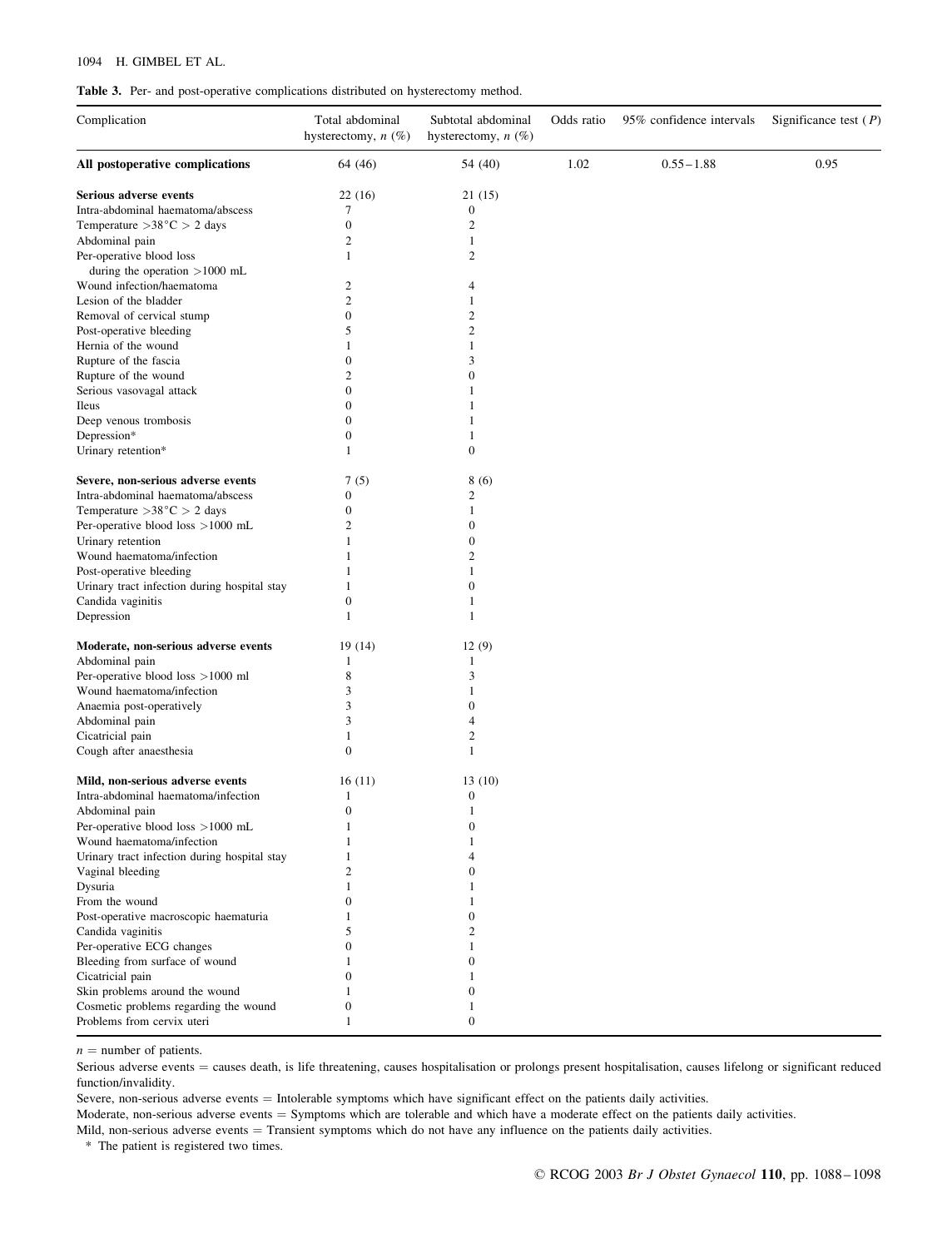the fascia (total abdominal hysterectomy: 0, subtotal abdominal hysterectomy: 3) was found more often (Table 3).

Overall, a statistically significant increase in the quality of life after operation for the physical (total abdominal hysterectomy: from 48.58 to 53.78, subtotal abdominal hysterectomy: from 47.77 to 52.92,  $P = 0.0001$ ), as well as the mental score (total abdominal hysterectomy: from 49.67 to 53.78, subtotal abdominal hysterectomy: from 48.76 to 53.03,  $P =$ 0.0001) (Table 2), was seen but not between groups.

Twenty-seven women (20%) randomised to the subtotal abdominal hysterectomy group continued to have vaginal bleeding after the hysterectomy. Out of these women, 9 had experienced regular, 10 irregular and 8 both regular and irregular vaginal bleeding. Two women described the quality of the vaginal bleeding as normal, 8 women as weak and 17 women as very weak. For 25 women, the bleeding did not interfere with their daily activities, but most of them would have preferred to be without it. In two women, the problem exceeded acceptability and they had their cervical stump removed less than 3 months after the hysterectomy.

#### DISCUSSION

In this trial urinary incontinence was seen more often after subtotal abdominal hysterectomy than after total abdominal hysterectomy. The operation method was found not to be significantly important for any of the other outcome one year after the operation. One out of five women in the subtotal abdominal hysterectomy group, however, continued to have vaginal bleeding, and two women had to undergo re-operation.

The superiority of total abdominal hysterectomy versus subtotal abdominal hysterectomy regarding urinary incontinence has not previously been documented. Previous studies<sup>8,11,14,16,18,27</sup> observed no significant difference between the two operations. The trend in three studies<sup>11,14,16</sup> was in favour of subtotal abdominal hysterectomy, while the trend in three other studies $8,18,27$  was in favour of total abdominal hysterectomy. The difference in the results of the present trial compared with previous studies may be explained by small samples $14$ . The difference between two treatments in small studies might not be apparent because they are swamped by random errors. The difference between the present trial and previous studies could also be explained study design<sup>8,14,16,18</sup>, Iosif et al.'s<sup>16</sup> being a cross sectional study and Lauridsen and Jensen<sup>8</sup>, Kilkku<sup>14</sup> and Roovers *et al.*' $s^{27}$  being prospective cohort studies. It has previously been demonstrated that the results from cross sectional and cohort studies differ from the results of randomised clinical trials in an unpredictable way<sup>17</sup>. Non-randomised studies tend to over-estimate the treatment effect of a new treatment (i.e. subtotal abdominal hysterectomy).

The difference between our trial and the randomised clinical trials by Lalos and Bjerle<sup>18</sup> and Thakar et al.<sup>11</sup> could be due to the sample size. The sample sizes in the two

randomised clinical trials<sup>11,18</sup> were smaller in absolute figures, but apart from that 35% of the randomised women in the randomised clinical trial by Thakar et  $al$ <sup>11</sup> were Afro-Caribbean. It has been reported previously<sup>28</sup> that such women have a much lower incidence rate of stress incontinence than Caucasian women. This means that the sample size in a population of mixed races should be larger to be able to detect a difference. Another potential explanation for the differences could be methodological quality. Inadequate generation of the allocation sequence and allocation concealment may affect the results of randomised clinical trials<sup>17,29-32</sup>. No description regarding these components was given by Lalos and Bjerle<sup>18</sup>. Thakar et al.'s<sup>11</sup> allocation sequence was computer-generated random numbers and the concealment of allocation was performed using sealed envelopes, which one knows can be broken $31,32$ . Further, Thakar et  $al$ <sup>11</sup> used subjective (questionnaire) as well as objective assessment (urodynamics) of incontinence, whereas we based our findings on subjective assessments (questionnaire) only. It does not seem likely, however, that this is the explanation for the differences between the results of the studies. First, the analyses of the data on stress incontinence from the questionnaire in the randomised clinical trial by Thakar et  $al$ <sup>11</sup> are carried out as analyses of numerical data. In fact they are true categorical data. Second, most studies $33$ of incontinence agree that subjective and objective assessments of urinary incontinence do not necessary give the same result. Some patients are asymptomatic but are found to be urinary incontinent according to objective measurements and vice versa. The randomised clinical trial by Thakar et  $al$ <sup>11</sup> confirmed this paradox.

Finally, the differences could be explained by our results being false. Such an error could arise due to chance (type I error) or due to lack of internal validity of the study.

A considerable number of perimenopausal women might suffer from incontinence<sup>16,33,34</sup> as well as prolapse<sup>35,36</sup> due to childbirth and  $age^{5,36}$ , which is also the case in our trial. The relief of urinary incontinence in both treatment groups could be explained by the removal of a heavy uterus due to fibroids. Although the surgical procedures of both operations may vary, most gynaecologists perform a suspension of the vaginal top during the total abdominal hysterectomy, while a suspension is seldom made during the subtotal abdominal hysterectomy. The higher cure rate of urinary incontinence in the total abdominal hysterectomy group might be explained by the difference in the suspension of the distal remnants of the female sexual organ. Further analyses and discussions of the lower urinary tract symptoms will be published later.

Our randomised clinical trial could be criticised of lack of criterion validity [e.g. comparing subjective assessment of urinary incontinence with an objective measurement ('golden standard')]<sup>20</sup>, lack of blinding and low recruitment to the study.

If the outcomes of the questions on urinary incontinence did not correspond with outcomes of 'the gold standard', which we however have been unable to identify, it could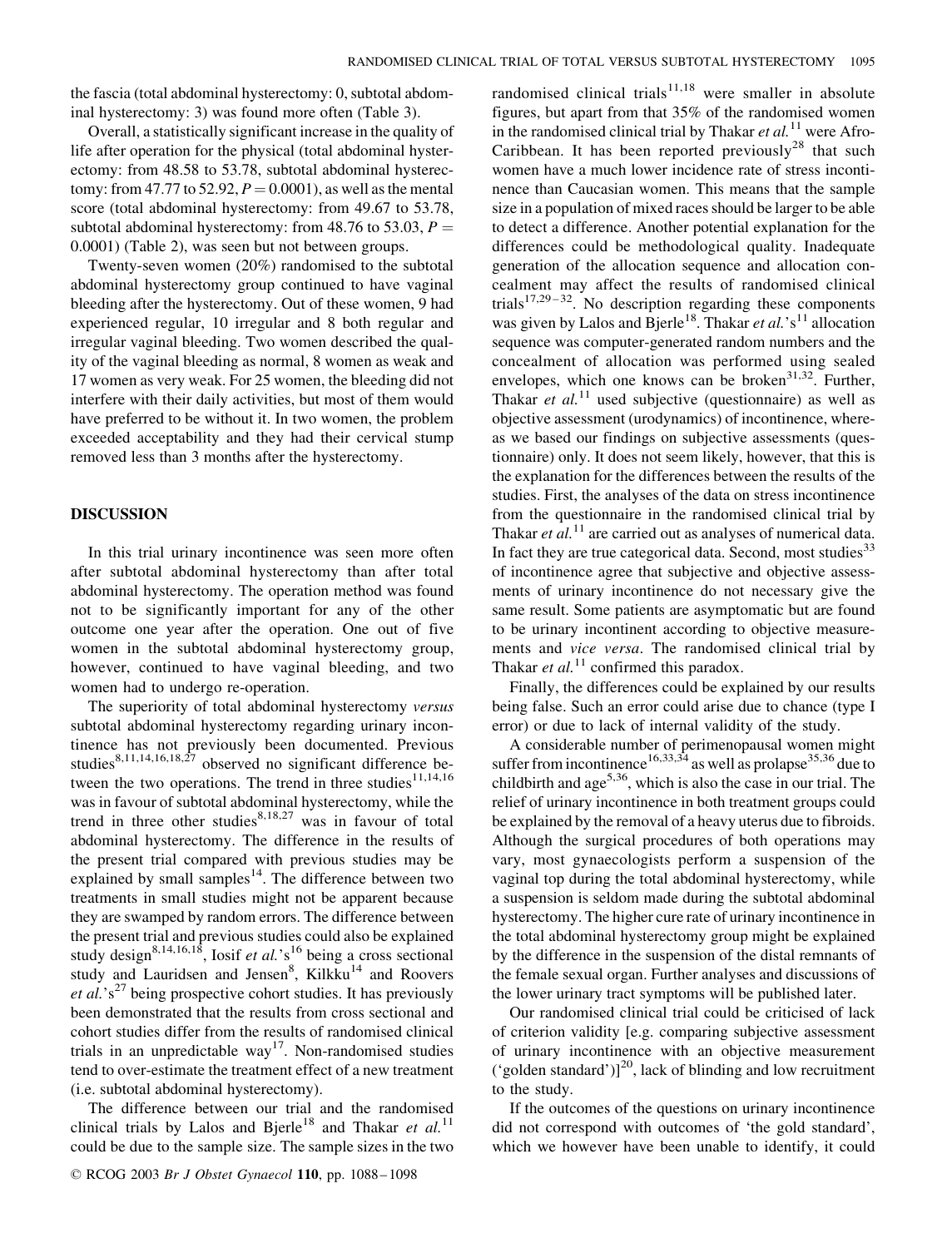introduce systematic error and affect the internal validity of the trial. We find, however, that this is not likely to be the explanation of the difference of our findings from other studies. This problem would affect both hysterectomy groups.

The lack of blinding might impair $29,30$  our results compared with those of Thakar et  $al$ <sup>11</sup>. We do not believe, however, that the lack of blinding is the correct explanation in this case, as the lack of blinding would be expected to result in an exaggerated effect of the new treatment method (i.e. subtotal abdominal hysterectomy)<sup>29,30</sup>.

The low recruitment in our randomised clinical trial might give rise to a selected population of the randomised clinical trial, potentially affecting the external validity. Danish as well as international randomised clinical trials with recruitment rates higher than ours could be found $37,38$ , but lower recruitment rates are also observed $39,40$ . However, in many randomised clinical trials, recruitment rates are not reported and there is a lack of information about assessed and eligible patients<sup>11,18,41,42</sup>. Nevertheless, a low recruitment rate might impoverish the generalisability of our results (the external validity) as the studied population might not be representative. The low recruitment rate in our randomised clinical trial resulted from factors, which could be attributed to the patients, the physicians and the departments. The low recruitment rate of the randomised patients arose from the fact that many patients wanted to choose the treatment method themselves (Fig. 1). This was also found in a German trial on mastectomy versus tumorectomy against malignant breast disease<sup>43</sup> and in a systematic review on the topic<sup>44</sup>. Physicians might have contributed to the low recruitment rate because of time constraint, lack of staff and training, worry on the impact on the physician–patient relationship, concern for patients, loss of professional autonomy, difficulty with the consent procedure, lack of rewards and recognition and an insufficiently interesting research question<sup>44</sup>. The departments might have affected the recruitment rate as only 11 departments (one-third of those in Denmark) contributed to the randomisation. Out of these 11 departments, two departments only contributed with two and three randomised patients, respectively, and one department was closed for inclusion due to the conduct of other studies. This resulted in only 4000 patients being assessed for eligibility out of the approximately 20,000 patients undergoing hysterectomy during the years of recruitment.

Spontaneous remission of incontinence<sup>33,45</sup> does not seem a likely explanation for the difference between the groups either. The randomisation seems to have been successful evidenced by the baseline characteristics. Therefore, spontaneous remission should occur equally in both groups.

We did not observe any significant difference regarding post-operative complications. More injuries to the bladder and ureter are thought to occur during the total abdominal hysterectomy<sup>46</sup>. We have not been able to identify studies comparing the two hysterectomy methods that showed this difference or other differences regarding post-operative complication. The overall complication rate observed in this trial was 41%. This is higher than in some reports<sup>10,22</sup>, but similar rates have also been reported<sup>23,24</sup>. The reasons for the differences could be the length of follow up or the source of the data.

Post-operatively, we found an increase in quality of life, physically as well as mentally for all patients, but no significant difference between groups. An increase in quality of life after hysterectomy<sup>9,10</sup> to scores similar to an age-matched norm group of women<sup>9</sup> has been observed previously.

The operation time and the blood loss were significantly less in the subtotal abdominal hysterectomy group compared with total abdominal hysterectomy. However, the actual differences were not large and are unlikely to be clinically significant except for difficult operations, where one might decide to perform subtotal abdominal hysterectomy instead of total abdominal hysterectomy.

Unlike Kilkku $14$ , but like the randomised clinical trial by Thakar et  $al$ <sup>11</sup>, we did not find any difference between the two hysterectomy methods regarding sexual life. This could be explained by the differences of the study by Kilkku<sup>14</sup> and ours as already described. Further analyses of the data on sexuality will be published elsewhere $47$ .

One out of five subtotal abdominal hysterectomy operated women continued to have vaginal bleeding after the hysterectomy. A similar proportion of vaginal bleeding after subtotal abdominal hysterectomy was found in some studies<sup>8,48</sup>, while other studies<sup>11,49</sup> observed a lower proportion. Even when the cervical canal is electrocoagulated, this complication is not negligible.

The present randomised clinical trial suggests that the shift towards the subtotal abdominal hysterectomy seems unwarranted. Before the final conclusion on this topic can be drawn, more randomised clinical trials and a systematic review of these trials according to the guidelines of The Cochrane Collaboration<sup>50</sup> should be performed.

### **CONCLUSION**

A smaller proportion of women had urinary incontinence after total abdominal hysterectomy than after subtotal abdominal hysterectomy. No significant difference between the operation methods was found regarding post-operative complications and quality of life. However, the quality of life increased significantly after both operation methods to a level expected from Danish norm data. A non-negligible proportion of women experiences regular or irregular vaginal bleeding after subtotal abdominal hysterectomy.

#### Acknowledgements

The authors would like to thank their colleagues from the Department of Obstetrics and Gynaecology, Hvidovre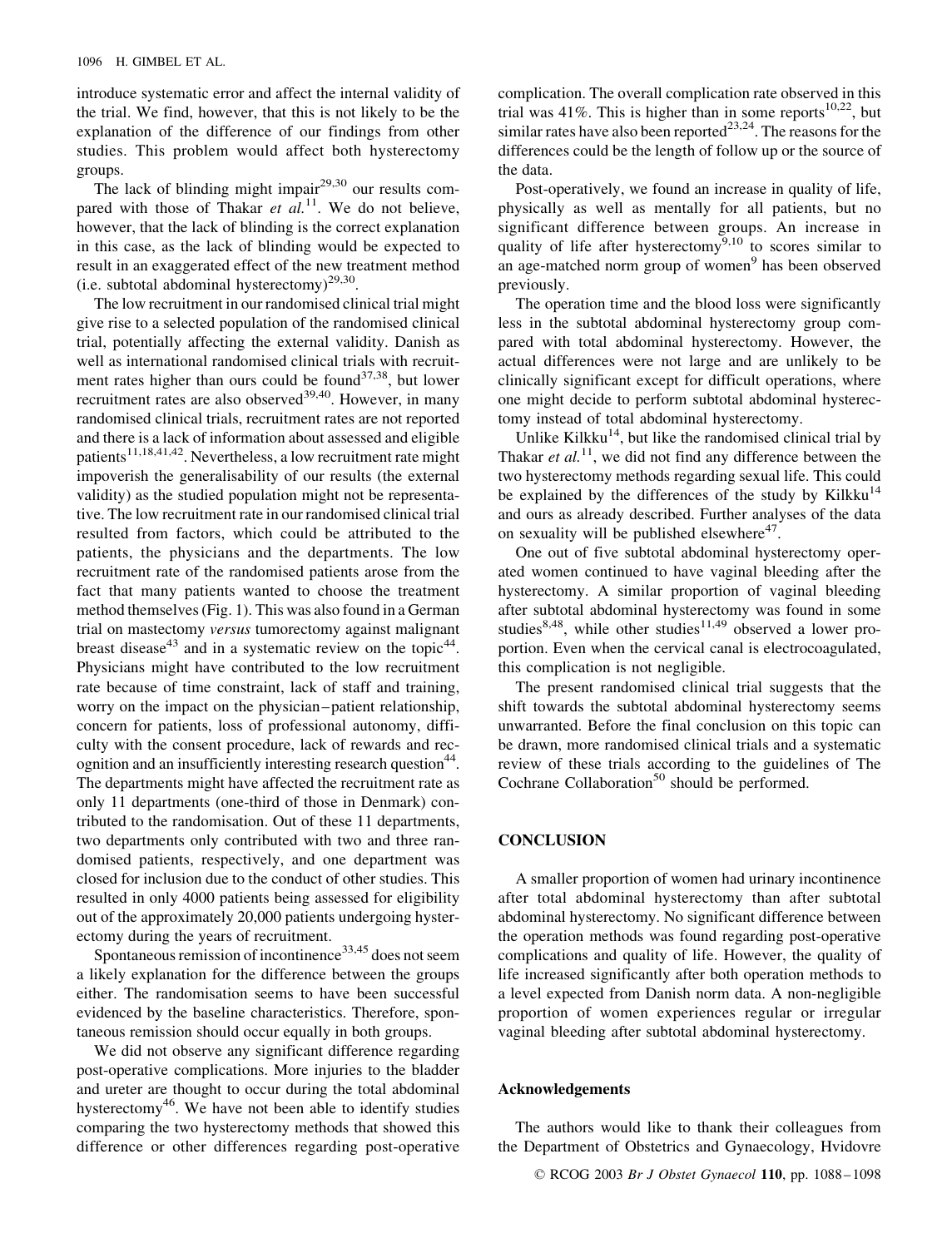Hospital, as well as Dorte Nielsen, MD, Head of Department, Department of Obstetrics and Gynaecology, Frederiksberg Hospital, and Professor Gunnar Lose, MD, DrSci, Department of Obstetrics and Gynaecology, The Glostrup County Hospital, for discussions and their critical comments to the interpretation of the results. Further, the authors thank Jakob Hjort for his skilled generation of the allocation sequence and excellent management of the randomisation procedure and program; Peter Olesen, MD, Kirsten Rylev Larsen, MD, Marlene Mohr, MD, and Namreen Chouhan, MD, for assistance regarding recruitment of patients; Lars Schouenborg, MD, and Lisbeth Nilas, MD, DrSci, for the categorisation of the postoperative complications; and Jan Blaakær, MD, DrSci for his work in the Data Monitoring and Safety Committee.

This study has been supported by grants from The Health Insurance Fond, The Copenhagen Hospital Corporation's Medical Research Council, The Danish Medical Research Council, The Foundation Supporting Medical Research in Roskilde, Vestsjællands, Storstrøms, Frederiksborg and Bornholms Counties, The Højmosegård Foundation, Organon's Foundation supporting Gynaecological Research, The Roskilde County Hospital, The Copenhagen Trial Unit, The Research Foundation at the Department of Obstetrics and Gynaecology, H:S Hvidovre Hospital.

The Danish Hysterectomy Group consists of the following members: Kristian Jakobsen, MD, Helle Christina Sørensen, MD, and Kim Toftager-Larsen, MD, DrSci, Department of Obstetrics and Gynaecology, Hillerød County Hospital; Katrine Sidenius, MD, and Nini Møller, MD, Department of Obstetrics and Gynaecology, Glostrup County Hospital; Ellen Merete Madsen, MD, Department of Obstetrics and Gynaecology, Gentofte County Hospital; Mogens Vejtorp, MD, DrSci, and Helle Clausen, MD, PhD, Department of Obstetrics and Gynaecology, Herlev County Hospital; Annie Rosgaard, MD, Department of Obstetrics and Gynaecology, Holstebro County Hospital; Jørgen Hilden, MD, Department of Biostatistics, University of Copenhagen; John Villumsen, statistician, Copenhagen Trial Unit, Centre for Clinical Intervention Research, H:S Rigshospitalet; Bent S. Ottesen, MD, DrSci, Department of Obstetrics and Gynaecology, H:S Hvidovre Hospital.

#### References

- 1. Gimbel H, Settnes A, Tabor A. Hysterectomy on benign indication in Denmark 1988– 1998. A register based trend analysis. Acta Obstet Gynecol Scand 2001;80:267–272.
- 2. Vuorma S, Terperi J, Hurskainen R, Keskimäki I, Kujansuu E. Hysterectomy trends in Finland in 1987–1995—a register based analysis. Acta Obstet Gynecol Scand 1998;77:770– 776.
- 3. Sills ES, Saini J, Applegate MS, McGee III M, Gretz III HF. Supracervical and total abdominal hysterectomy trends in New York State: 1990-1996. J Urban Health 1998;75:903-910.
- 4. Bridgman SA, Dunn KM. Has endometrial ablation replaced hyster-

ectomy for the treatment of dysfunctional uterine bleeding? National figures. Br J Obstet Gynaecol 2000;107:531– 534.

- 5. Milsom I, Ekelund P, Molander U, Arvidsson L, Areskoug B. The influence of age, parity, oral contraception, hysterectomy and menopause on the prevalence of urinary incontinence. J Urol 1993; 149:1459–1462.
- 6. Mommsen S, Foldspang A, Elving L, Lam GW. Association between urinary incontinence in women and a previous history of surgery. Br J Urol 1993;72:30 –37.
- 7. Brown JS, Sawaya G, Thorn DH, Grady D. Hysterectomy and urinary incontinence: a systematic review. *Lancet* 2000;356:535-539.
- 8. Lauridsen L, Jensen VC. Total contra subtotal hysterektomi [Total contra subtotal hysterectomy]. Ugeskr Læger 1961;123:298-307.
- 9. Rannestad T, Eikeland O-J, Helland H, Qvarnström U. The quality of life in women suffering from gynecological disorders is improved by means of hysterectomy. Absolute and relative differences between pre- and postoperative measures. Acta Obstet Gynecol Scand 2001;  $80:46 - 51$ .
- 10. Carlson KJ, Miller BA, Fowler FJ. The Maine women's health study. I: Outcomes of hysterectomy. Obstet Gynecol 1994;83:556– 565.
- 11. Thakar R, Manyonda I, Stanton S, Ayers S, Clarkson P, Robinson G. Outcomes after total versus subtotal abdominal hysterectomy. N Engl J Med 2002;347(17):1318– 1325.
- 12. Radley S, Keighley MRB, Radley SC, Mann CH. Bowel dysfunction after hysterectomy. Br J Obstet Gynaecol 1999;106:1120– 1125.
- 13. Virtanen HS, Mäkinen JI. Retrospective analysis of 711 patients operated for pelvic relaxation in 1983–1989. Int J Gynecol Obstet 1993;42:109 –115.
- 14. Kilkku P. Abdominal hysterectomy versus supravaginal uterine amputation with reference to carcinoma of the cervical stump, urinary symptoms and sexological aspects [Academic dissertation]. Turku, Finland, 1982.
- 15. Hillis SD, Marchbanks PA, Peterson HB. Effectiveness of hysterectomy for chronic pelvic pain. Obstet Gynecol 1995;86:941-945.
- 16. Iosif CS, Bekassy Z, Rydhström H. Prevalence of urinary incontinence in middle-aged women. Int J Gynaecol Obstet 1988;26:255.
- 17. Kuns R, Oxman AD. The unpredictability paradox: review of empirical comparisons of randomised and non-randomised clinical trials. BMJ 1998;317:1185– 1190.
- 18. Lalos O, Bjerle P. Bladder wall mechanics and micturition before and after subtotal and total hysterectomy. Eur J Obstet Gynecol Reprod Biol 1986;21:143– 150.
- 19. Käser O, Iklé FA, Hirsch HA. Atlas of Gynecological Surgery, 4th edition. Stuttgart: Georg Thieme Verlag, New York: Thieme-Stratton, 1985.
- 20. Gimbel H, Zobbe V, Ottesen B, Tabor A. Randomized clinical trial of total versus subtotal hysterectomy: validation of the trial questionnaire. Acta Obstet Gynecol Scand 2002;81:968-974.
- 21. Ware Jr JE, Gandek B, The IQOLA Project Group. The SF-36 Health Survey: development and use in mental health research and the IQOLA Project. Int J Ment Health 1994;23:49-73.
- 22. Chryssikopoulos A, Loghis C. Indications and results of total hysterectomy. Int Surg 1986;71:188– 194.
- 23. Dwyer N, Hutton J, Stirrat GM. Randomized controlled trial comparing endometrial resection with abdominal hysterectomy for the surgical treatment of menorrhagia. Br J Obstet Gynaecol 1993;39:237-243.
- 24. Gannon MJ, Holt EM, Fairbank J, et al. A randomized trial comparing endometrial resection and abdominal hysterectomy for the treatment of menorrhagia. *BMJ* 1991;303:1362-1364.
- 25. Cahen CH. Die Genitale Morbidität nach Hysterektomie wegen Myomatosis. Gynaecologia 1968;165:395 –402.
- 26. Peto R, Pike MC, Armitage P, et al. Design and analysis of randomised clinical trials requiring prolonged observation of each patient. I: Introduction and design. Br J Cancer 1976;34:585-612.
- 27. Roovers J-PWR, van der Bom JG, van der Vaart CH, Fousert DMM, Heintz PM. Does mode of hysterectomy influence micturition and defecation? Acta Obstet Gynecol Scand 2001;80:945-951.